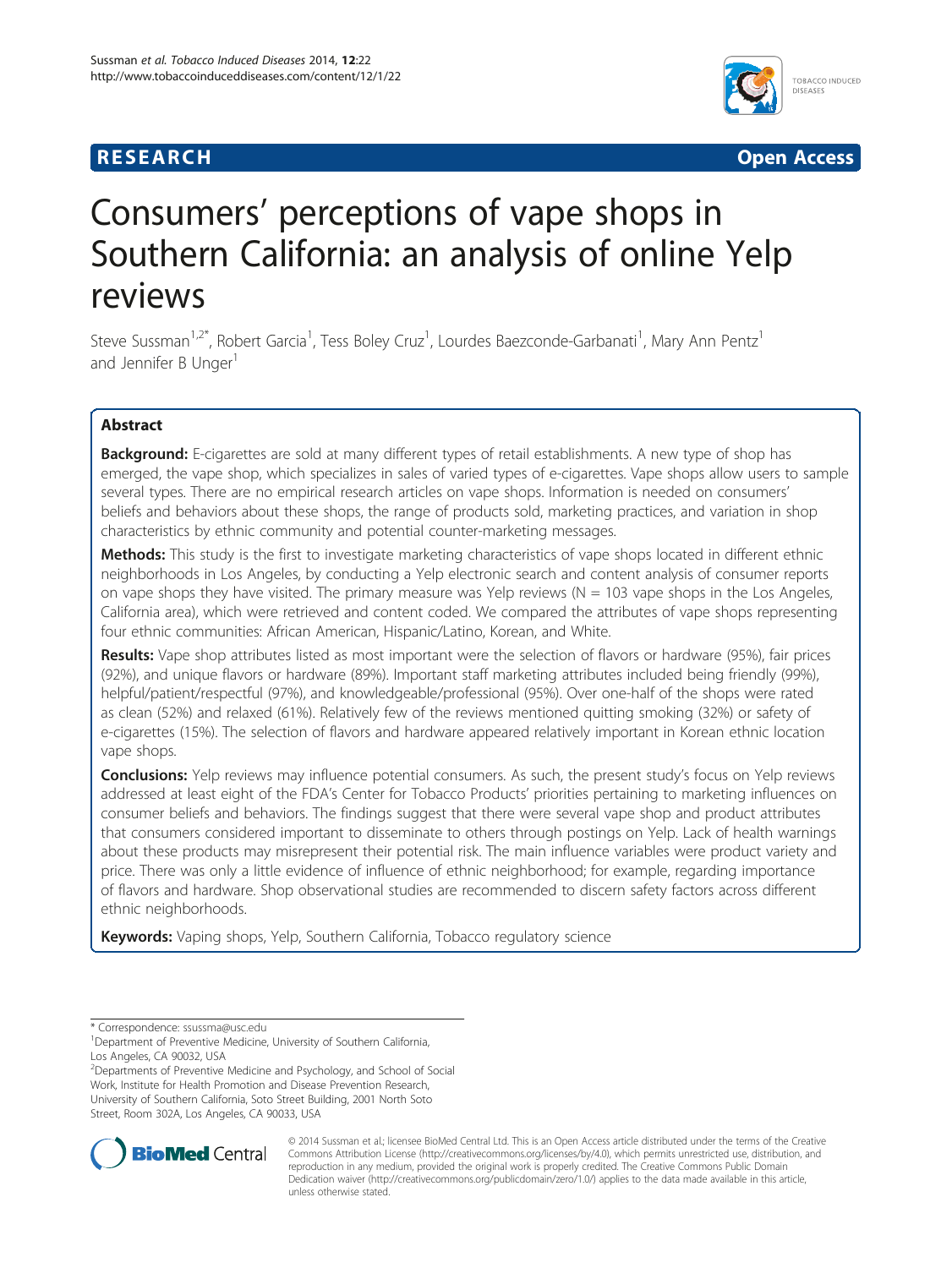# Introduction

The popularity of electronic cigarettes (e-cigarettes) has increased much more rapidly than the research on their use, and potential benefits and/or harms for users and nonusers, and workers in retail environments that sell ecigarettes. Scientific evidence is limited and filled with controversies regarding the overall harms versus potential benefits as a harm reduction or cessation tool when compared to combustible cigarettes [\[1\]](#page-7-0). Although many jurisdictions in the U.S. are increasingly restricting e-cigarette use in locations where combustible cigarettes are banned, and there are calls for greater regulation by the Food and Drug Administration (FDA), the reality is that e-cigarettes have piqued the interest of many potential users, including youth and young adults. Sales of e-cigarettes began in 2007, reached \$1 billion dollars in 2013, and are becoming a potential source of growth of the market share among tobacco companies engaged in e-cigarette sales [[2](#page-7-0)]. It is not yet clear what the impact of e-cigarettes will be on future use of regular cigarettes, social norms about smoking, and health. However, several concerns exist regarding potential negative effects while a subculture of use and perceived safety is rapidly developing [[3-5](#page-7-0)]. Another concern is that the proliferation of e-cigarette use could exacerbate existing tobacco-related health disparities across racial and ethnic groups. Trial of e-cigarettes occurs more among White non-Hispanic adults than other ethnicities (6.8%), followed by Asian and other non-Hispanics (6.1%), African Americans (4.5%) and then Hispanics (3.9%) [[2](#page-7-0)]. However, these patterns could change if e-cigarettes become more widely available in minority communities.

E-cigarettes are battery-powered devices that generally are used to vaporize nicotine (in various nicotine concentrations [and there are e-cigarettes without nicotine as well], generally in a propylene glycol [PG] and vegetable glycerin [VG] solution, also with flavoring). They may be disposable (e.g., 400 puffs of 24 mg to 30 mg nicotine for \$7 to \$9; popular brands include Blu Cigs and NJOY) or rechargeable (with battery chargers, heating coils, liquid solution; for \$20 to \$40; a popular starter kit is V2 Cigs). E-cigarette users (often called "vapers") inhale a vapor that lacks many of the toxic compounds in cigarette smoke that contribute to the extremely high risk of disease and premature death in smokers. Given this promise of "harm reduction", there is great interest in these devices. However, scientific understanding of the long-term consequences of their use, or the long-term impact on workers who breathe the "vapor" and handle the mixtures of nicotine flavored e-cigarette liquids (juices) all day, is quite incomplete at present. There are numerous toxins in e-cigarettes that vary across flavors and brands [\[1](#page-7-0)]. Of importance, recent work has indicated that 74% of e-juice sweet flavors include diacetyl and acetyl proprionyl, which are associated with respiratory diseases [[6](#page-7-0)].

E-cigarettes can be purchased in tobacco retail environments, vape shops, and on the Internet [[7\]](#page-7-0). Rather little is known regarding sales of e-cigarettes across types of retail establishments, but e-cigarettes are becoming ubiquitous in convenience stores, liquor stores, and pharmacies [\[8](#page-7-0)], and highly visible e-cigarette ads and selfservice displays are present in nearly one-third of stores that sell e-cigarettes.

Stores devoted exclusively to sales and use of e-cigarettes are known as "vape shops". There are at least 3500 vape shops in the U.S. [\[7,9](#page-7-0)]. Vape shops sell a variety of types of refillable and disposable e-cigarettes, several types of solution strengths and flavors, more complex and powerful tank systems that offer unique vaping experiences for experienced users, and sometimes other accessories (e.g., waterpipes). A Google search for "vape shops" with "Los Angeles" reveals over 5,000 pages (accessed 12-20-2013). The fact that the mark-up on e-cigarettes can be 200- 400% (compared to 10-20% for combustible cigarettes) may account for the unprecedented growth in prevalence of such shops [[9\]](#page-7-0).

Although many believe e-cigarettes are much safer than combustible cigarettes, and some are very opposed to tobacco industry marketing tactics [[10](#page-7-0)], vape shops might have a negative impact on health behaviors and health outcomes. If e-cigarettes are dangerous (e.g., nicotine itself may raise blood pressure, the products are heated which may make them carcinogenic, and the ingredients in flavorings may be toxic at certain dose levels and are not regulated), promotion of e-cigarettes may lead to ill health. Spills, inhalation of vapors, and lack of other safety precautions (e.g., not wearing gloves or goggles while handling juices, or liquid nicotine; or while drilling airholes or rebuilding) at these shops also may contribute to ill-health of workers and patrons. Also, to the extent that purchasers do not use e-cigarettes to quit regular cigarettes but instead use them to remain nicotine-dependent (dual use), or as a gateway to combustible cigarettes especially by youth and young adults, these shops may indirectly promote initiation and continued use of a variety of tobacco and nicotine products. More information about vape shops is needed to inform future regulations. Learning more about the physical environment of vape shops, as well as about the products sold, provides a 'big picture' of marketing strategies to reveal what may lead consumers to initiate and maintain a vaping habit. That is, the store layout, juice flavors, and hardware provides information about the ability of vape shops to entrench consumers in this social context and get them educated in a language and product line, and addiction to nicotine. Such etiologic information could inform the FDA's development of future public information/education campaigns for specific groups of consumers [[11](#page-7-0)].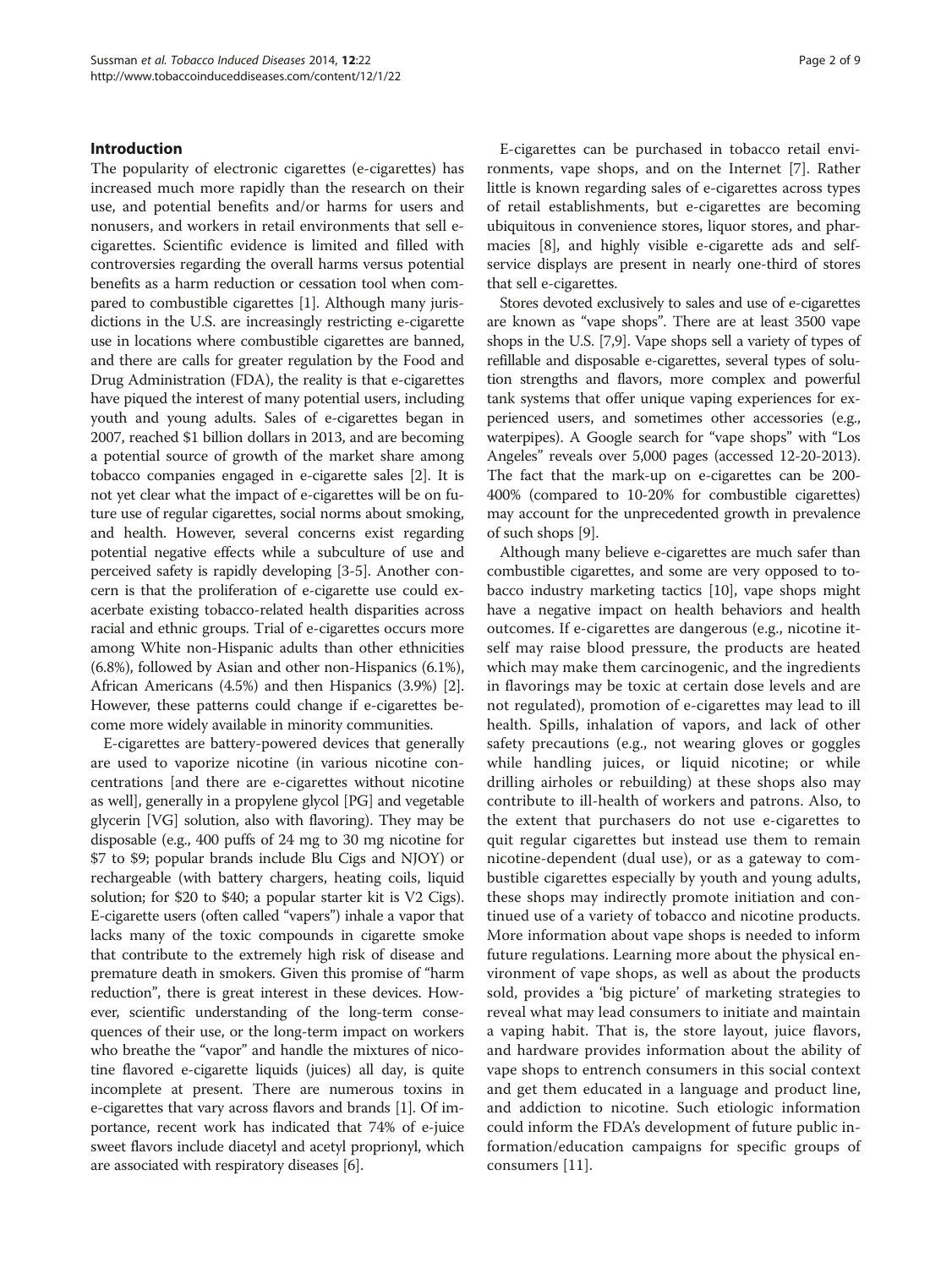Currently, there are no empirical research articles on vape shops. The present study uses a Yelp consumer review search to explore the vape shop environment. These reviews offer insights into the products and services provided by these shops, as well as the types of products, services, staff, and amenities that customers value. This study pertains to several Center for Tobacco Products, FDA Research Priorities (#s 1 [components of e-cigarettes], 3 [consumer use behavior], 4 [consumer attitudes and beliefs, marketing influences], 20 [perceived lowering of product toxicity and behavior], 39 [nature of discussions in social networking sites, subpopulation differences], 40 [communication channels vulnerable populations may use], 49 [price promotions impact], and 51 [vulnerable populations attitudes and beliefs]; see [http://www.fda.](http://www.fda.gov/downloads/TobaccoProducts/NewsEvents/UCM293998.pdf) [gov/downloads/TobaccoProducts/NewsEvents/UCM2939](http://www.fda.gov/downloads/TobaccoProducts/NewsEvents/UCM293998.pdf) [98.pdf](http://www.fda.gov/downloads/TobaccoProducts/NewsEvents/UCM293998.pdf); accessed 6-13-2014).

We hypothesized that the vape shop environment promotes an easily accessible means to try out the product (location and promotion), a language of e-cigarette use, and expectation that use is relatively safe. In addition, we examined the possibility that vape shops create and perpetuate a vaper identity that might be attractive, similar to the physical environment of "head shops" that sell marijuana accessories [\[12](#page-7-0)]. We also explored differences in vape shop characteristics across ethnic communities. Such information would be particularly useful to provide inputs on the creation of FDA public education campaigns and identification of misleading information that may be conveyed in these shops.

# Methods

# Data extraction: using data from Yelp

Yelp is a multinational corporation headquartered in San Francisco, which operates in large part as a business review site, within which customers may exchange business recommendations. The reviews involve a search engine that can locate specific types of businesses by neighborhoods/cities. Reviews permit updateable narrative description, and include a rating system (one to five stars, least to most favorable). Gender of reviewer can be determined in most cases, by name, photo, and narrative information provided by the reviewer. The company attempts to remove fake reviews (self-promotion), though some fraudulent reports may still occur [[13](#page-7-0)]. Its use of an unweighted arithmetic rating system has been criticized as simplistic [[14,15](#page-7-0)], and reviews could be influenced relatively more by frequent reviewers [[16](#page-7-0)]. However, consumers primarily do use Yelp as an information source for products and services [[17,18](#page-7-0)], and multiple reviews tend to become less extreme after a shop opens [\[15\]](#page-7-0). Currently, the company has a Better Business Bureau rating of A+ [\[17,18\]](#page-7-0). Analysis of Yelp reviews is a promising strategy to identify the characteristics of businesses that customers view as most salient in different locations [\[19\]](#page-7-0), without imposing the researchers' opinions about which characteristics should be most important to consumers.

# Location of Cities/Neighborhoods

This study focused on four ethnic communities: Korean, African American, Latino, and White. These communities were selected because they are important vulnerable populations for tobacco control efforts, and each of these racial/ethnic groups has a unique tobacco use profile. For example, Latinos are the largest minority group in California; African Americans have a characteristic late onset of tobacco use, a high prevalence of menthol tobacco use, and disproportionate rates of tobacco-related disease; Koreans are an Asian American subgroup with especially high tobacco use prevalence compared with other Asian groups; and Whites in the U.S. are more likely than other groups to use tobacco during adolescence and to use smokeless tobacco products compared to other ethnic groups [\[20](#page-7-0)-[23](#page-8-0)]. These characteristics may make each of these communities an attractive target for vape shops. To identify neighborhoods/cities relatively high in Korean, African American, Latino, and White ethnicity, we used published analyses of U.S. Census data [[24](#page-8-0)-[26](#page-8-0)] to determine the racial/ethnic composition of the neighborhood surrounding each vape shop.

Using the names of neighborhoods/cities located (e.g., Koreatown, Exposition Park, Commerce, Hermosa Beach), Yelp was then searched using that neighborhood/city term. Only shops that were reviewed by at least five reviewers were coded; this resulted in a sample of 103 vape shops. Coders were instructed to code the most recent reviews, up to 20 of them for each shop, to try to capture the least biased reviews [\[15](#page-7-0)].

After at least 20 shops were located for an ethnicity, the search for that ethnicity ended. We included all shops with 5 to 20 reviews in all neighborhoods/cities located, such that we might cross over a 20 shop threshold (for ample statistical power to detect location differences [1-beta = .8], resulting in a slightly different number of shops per ethnic neighborhood. The final sample consisted of 22 vape shops in the most highly Korean neighborhoods in Los Angeles (ranging from 32% to 8% Korean), 30 vape shops in the most highly African American neighborhoods (ranging from 38% to 14% African American), 25 vape shops in the most highly Latino neighborhoods (ranging from 93% to 63% Latino), and 26 vape shops in the mostly highly White neighborhoods (ranging from 85% to 70% White).

# Calculation of prominence scores

Next, we attempted to verify that we had selected a sample that would be likely to be seen by customers searching on Google for vape shops. To do this we created a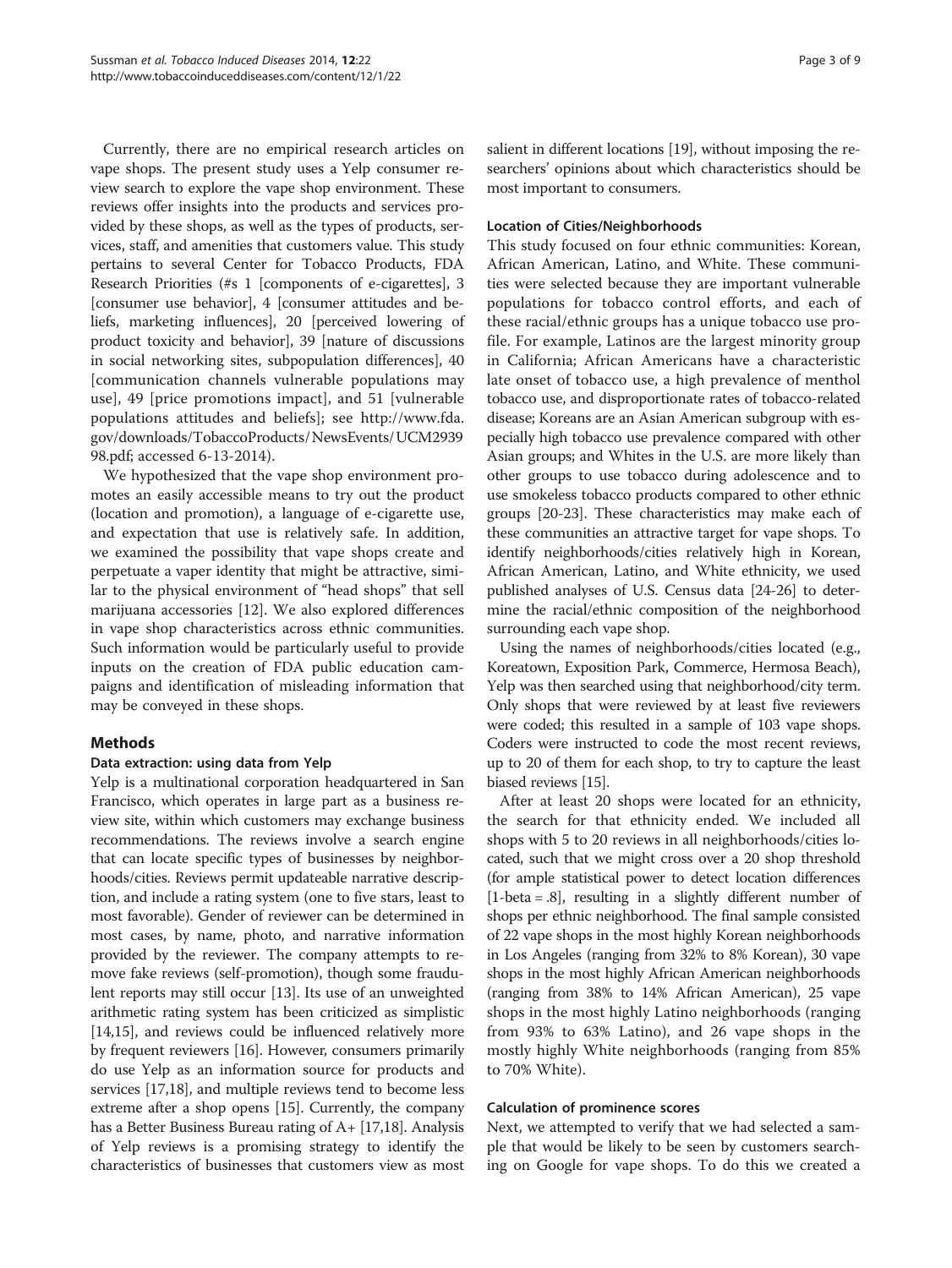"prominence estimate" of using the Yelp web site to locate shops. We summed up the number of Yelp web sites on the first 10 web pages of Google (across the 45 locations that had been selected, mean =  $5.42$ , SD =  $2.47$ ). Then, we added up the number of non-Yelp sites on the first 10 web pages for each location that mentioned a shop on the list of shops selected to be coded (that is, that had been selected by having at least 5 reviews in Yelp; mean = 1.53,  $SD = 1.38$ ). Next, we combined the number of pages of either type (mean  $= 6.96$ , SD  $= 2.07$  across the 45 locations). That is, 69.6% of the sites examined were either Yelp sites or otherwise included a selected vape shop for coding from that location. The remaining cases were those of alternative vape shop locating web sites [\(www.rankmyvape.](http://www.rankmyvape.com) [com](http://www.rankmyvape.com),<http://vape.locate.com>, [www.e-cigarette-forum.com](http://www.e-cigarette-forum.com)), the yellow pages, distributors of e-cigarettes but not shops, YouTube videos of e-cigarette use, other shops listed on Facebook, and other specific shop web sites. Thus, an apparently total prominence of vape shops was indicated.

# Developing the coding measure

In Yelp, pairing "vape shop" with "Near Los Angeles, CA" revealed 490 vape shops [\[19](#page-7-0)]. We sampled the third shop on every third page, up to the 15th page from this Los Angeles area search to provide examples of vape shops on which to develop a coding measure. We noted that comments made were about shop and staff characteristics viewed as important, the physical layout of the shop, suggestions that e-cigarettes were a safe alternative to smoking, the range of rechargeable products and parts, and the variety of liquids and mods (mechanical modifications used to increase vapor production or nicotine yield). A coding sheet was developed based on an initial qualitative analysis of the recurring themes in these Yelp pages.

# Coding measure

First, the measure indicated general information: the vape shop reviewed, gender of reviewer (male, female, not known), total number of reviews on site, number of reviews completed (ranged from 5 to 20 because shops with fewer than 5 reviews were excluded, and a maximum of 20 reviews were coded; as is described below), dates of earliest and most recent coded reviews, and vape shop information (name, phone address). Next, the measure indicated characteristics noted as important in this vape shop: never rushed by employees, wide range of nicotine in juices, great selection of flavors or hardware, unique flavors or hardware and examples of each, whether or not there were fair prices, on-line store capability, and rebuilds/fixes. The number of reviewers reporting each of these characteristics was determined. An "other characteristics" category also was included, which indicated whether reviewers made comments not fitting into one of the previous categories. Examples of other characteristics were open-ended coded.

Third, endorsements of staff attributes were coded in terms of person-to-person marketing influence characteristics such as helpful/patient/respectful, knowledgeable/ professional, friendly, good personality (e.g., cool, relaxed), quick service, let customer try out lots of flavors, and other attributes (with open-ended coding). Fourth, the reviewers' comments about marketing influences pertaining to the physical environmental layout level were coded. Coding of marketing physical environment pertained to venue type (bar, club, or "other" category such as lounge or head shop, the latter which was open-ended); venue amenities (good or bad parking, clean or not, types of furniture, lighting, art, music, presence of TVs, water tank, mugs/coffee, chalkboard menu, and other amenities, the last nine categories permitting open-ended coding as well as yes/no endorsement via number of reviewers), and marketing atmosphere (chic/classy, relaxed, fun, "awesome" [stated verbatim by reviewer], or other; all of which measured number of reviews that mentioned them as well permitting open-ended coding).

Fifth, health claims information was coded; that is, number of reviewers that stated that e-cigarettes are relatively safe; and one can quit smoking at that shop. Other health claims were also noted and open-ended coded. The coding sheet used is attached as Additional file [1](#page-7-0).

# Intercoder agreement on measure

A second reviewer coded the reviews of 16 vape shops (randomly selected from a list of all 103 vape shops, stratified by ethnic community). All closed-ended categories were considered in the coding. Intercoder agreement for the two reviewers was calculated using Cohen's Kappa [[27](#page-8-0)]. Across 37 comparisons, agreement varied from almost perfect agreement (.81 or higher, 17 comparisons), substantial agreement (.61-.80, six comparisons), moderate agreement (.41-.60, four comparisons), fair agreement (.21-.40, seven comparisons), and slight agreement (.20 or lower, three comparisons). We discarded variables that had Kappas lower than .30. These included other characteristics, quick service, other physical environment attributes, bad parking, and furniture.

# Analysis

The unit of analysis in the present study was the vape shop. Chi-square tests were conducted to examine variation across ethnic communities in vape shop characteristics mentioned on Yelp (Fisher's Exact Test was used for analyses with expected cell counts less than 5). The location variable was coded into categories based on the ethnic make-up of the community, as described above. The analysis included characteristics from the different coding measure categories: important shop characteristics,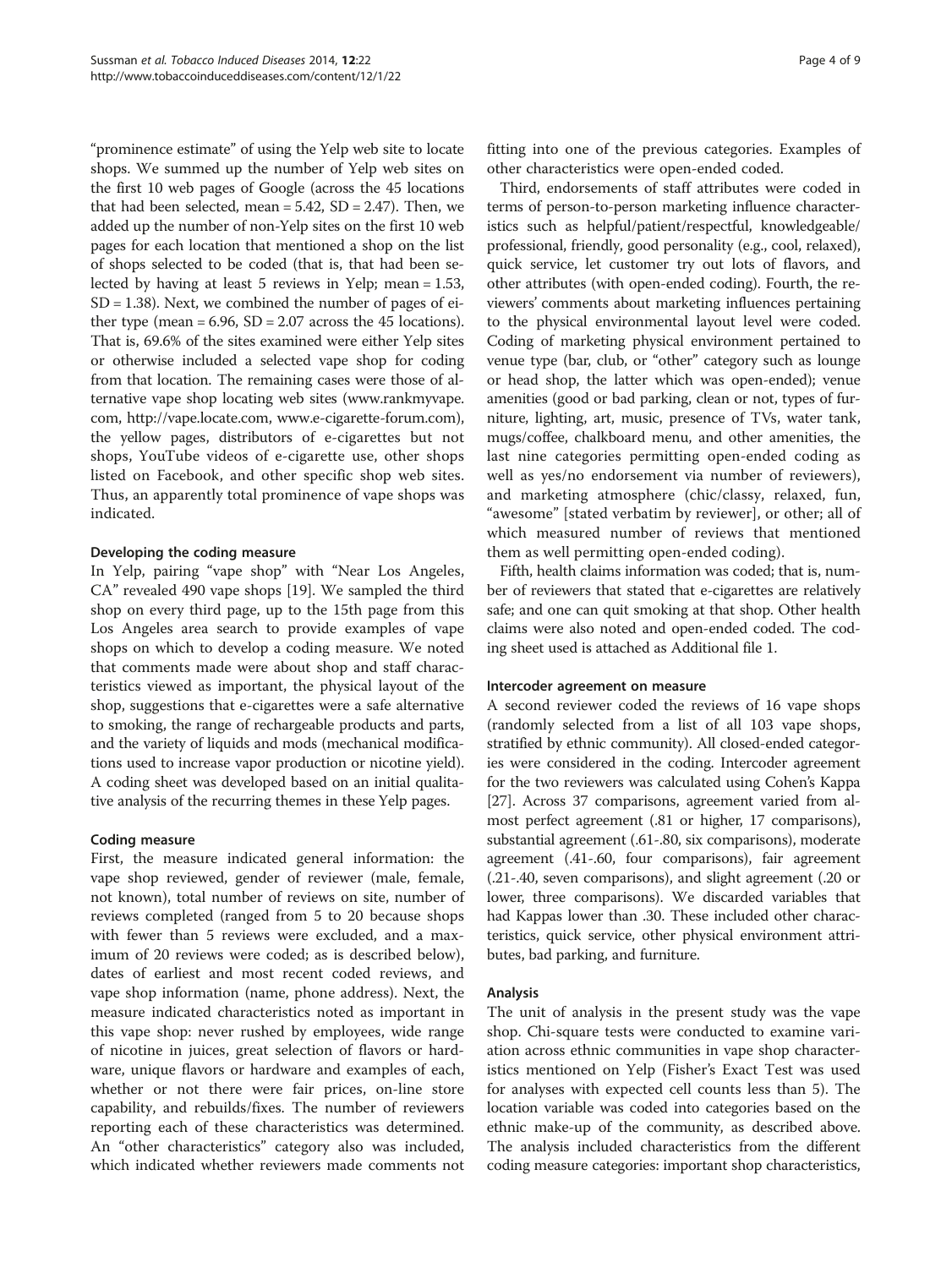staff attributes, physical environment, atmosphere, and health claims. Prior to calculating intercoder agreement or performing the chi-square test, the shop characteristics were recoded into dichotomous variables, at the store level. If a characteristic had no mention in the store review it was coded with a value of 0 and if it was mentioned then the value was coded as 1. We examined through scatter plots whether or not a characteristic was relatively likely to be endorsed as a function of number of reviews coded, but failed to find such a relation. Thus, store-level coding appeared to be a reasonable means to gauge prevalence of different characteristics at stores as a function of ethnic location.

# Results

# General information

There were 1556 Yelp reviews represented in the coding of 103 shops (mean =  $15.11$  reviews per shop, SD =  $5.08$ ). These represented 47.54% of all reviews across these shops, including the older non-coded reviews (total of 3273; mean = 31.78, SD = 41.34; 41 of the shops had more than 20 reviews completed). Among the reviewers, 57% were male, 28% were female, and 15% were unknown. Also, 83.8% of the reviews were 5 stars, 5.7% were 4 stars, 2.4% were 3 stars, 2.8% were 2 stars and 5.3% were 1 star. Thus, most of the reviews were rather favorable and were completed by males. The reviews took place over an average  $6.57$  months  $(SD = 4.72$  months), the most recent extending from 10-25-2013 to 5-16-2014. As described above, information was aggregated to the store level. That is, if a characteristic appeared once among the reviews at a shop, it was coded as present (or 1). Only if a characteristic did not appear in any of the reviews was it coded as absent (or 0). The specific shop characteristics, staff attributes, physical environment, atmosphere, and health claims results are shown in Table [1.](#page-5-0)

# Characteristics noted as important and staff attributes mentioned

Overall, the vape shop characteristics mentioned most frequently were great flavors or hardware selection (95%), fair prices (92%), and unique flavors or hardware (89%). The endorsement of these marketing characteristics varied significantly across ethnic communities. Great flavors/ hardware selection and fair prices were mentioned most often for stores in Korean communities and least often for stores in White communities (Fisher's Exact  $p = 0.04$  & p < 0.01). Having unique flavors/hardware were mentioned most often for stores in Hispanic communities and least for stores in Korean communities (Fisher's Exact  $p = 0.03$ ). Other characteristics that varied significantly across ethnic communities were online store capability (8% overall; mentioned most often for stores located in African American and Korean neighborhoods and least often for stores located in White neighborhoods; (Fisher's Exact p < 0.01) and wide range of nicotine (6% overall; mentioned most often for Korean stores and least often for African American stores; Fisher's Exact  $p = 0.02$ ).

The staff attributes mentioned in vape shops (regardless of ethnicity location) most frequently were friendly (99%), helpful/patient/respectful (97%), and knowledgeable/professional (95%). Descriptions of staff as helpful/patient/respectful and knowledgeable/professional were significantly less common in Hispanic stores than in other stores (Fisher's exact;  $p = 0.05 \& p = 0.01$ , although over 90% of all stores in all ethnic communities were described as having helpful/patient/respectful and knowledgeable/professional staff. Good personality and "let me try out lots of flavors" were mentioned slightly less frequently (80% and 79%, respectively) and did not vary across ethnic communities.

#### Physical marketing environment suggested

Although physical marketing environment characteristics were mentioned less frequently than store characteristics or staff attributes, physical characteristics such as cleanliness (52%), bar-type atmosphere (40%), and good parking (33%) were mentioned as descriptive of at least one-third of the stores. Physical marketing environment characteristics that varied significantly across ethnic communities were bar-type environment, good parking, art, and lighting. Bar-type environment was mentioned most frequently for stores in White communities  $(\chi^2$  (3, N = 103) = 9.21, p = 0.03). Good parking was mentioned most often for stores in White communities  $((\chi^2)(3, N = 103) = 8.48, p = 0.04)$ . Having art displayed was mentioned most often for stores in African American communities (Fisher's exact  $p = 0.01$ ) while store lighting was mentioned most frequently for stores in Korean communities (Fisher's exact  $p < 0.01$ ). Other physical environment characteristics mentioned occasionally included friendly, feel good vibes, and relaxed. Very few reviews suggested that the shop's atmosphere was chic/classy, fun or awesome. However, White community shops were more likely than other shops to be described as "chic/classy" (Fisher's exact  $p = 0.03$ ); African American community shops were more likely than other shops to be described as "awesome" (Fisher's exact  $p =$ 0.02); and shops in non-Hispanic communities were more likely than shops in Hispanic communities to be described as "fun" (Fisher's exact  $p = .0.02$ ).

### Health claims

Relatively few stores received comments about health claims; 32% of the stores had reviewers who mentioned that the store was a place to quit smoking, and only 15% of the stores had reviewers who claimed that e-cigarettes are safe. These characteristics did not vary significantly across ethnic communities.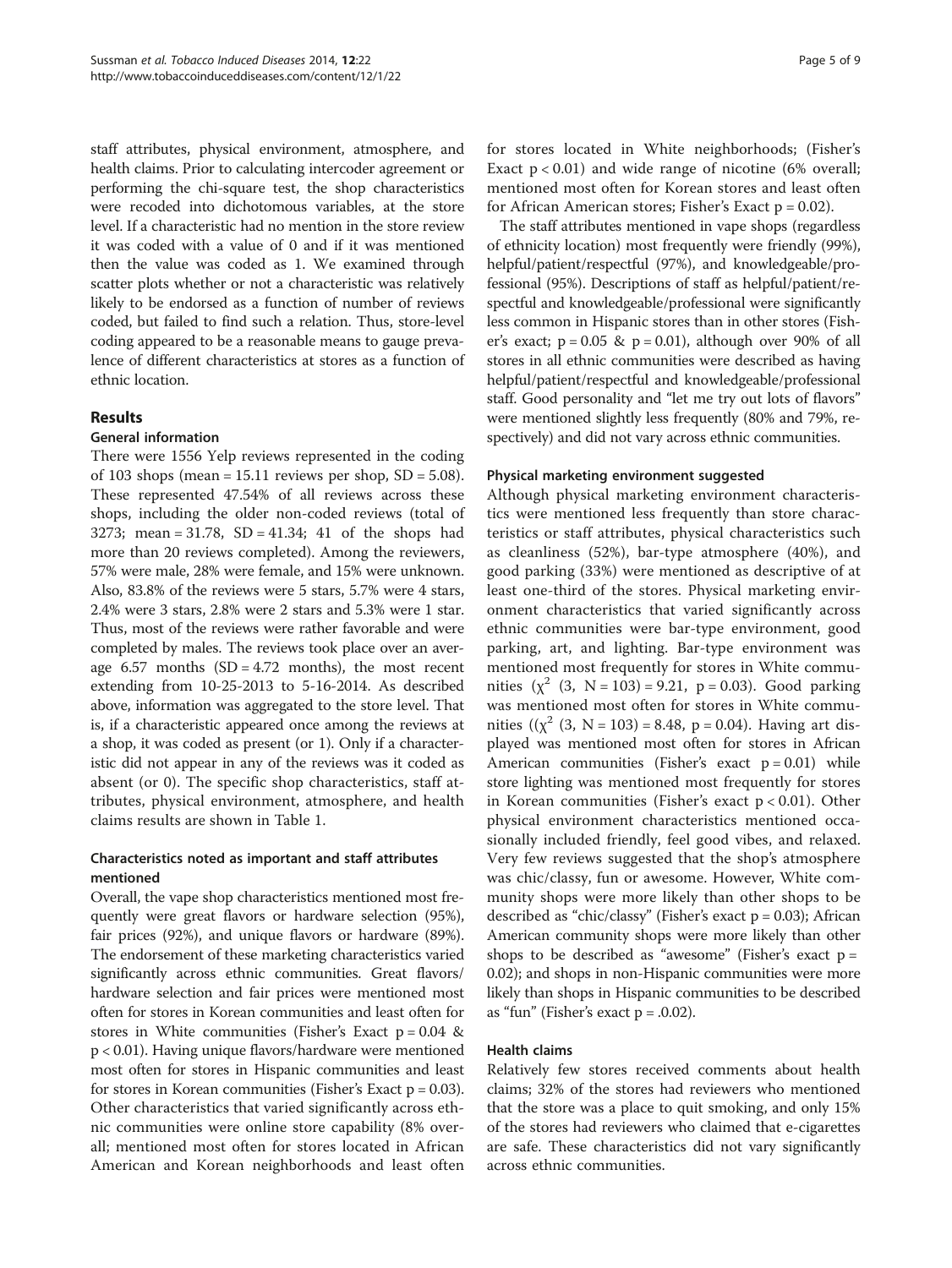# <span id="page-5-0"></span>Table 1 Characteristics of vape shops across ethnic communities

|                                             | All  | Korean | Hispanic | White | African-American |
|---------------------------------------------|------|--------|----------|-------|------------------|
| Characteristics important in this vape shop |      |        |          |       |                  |
| Great Flavor or Hardware Selection*         | 95.2 | 100.0  | 96.0     | 92.6  | 93.1             |
| Fair Prices*                                | 92.3 | 100.0  | 92.0     | 81.5  | 93.1             |
| Unique Flavors or Hardware*                 | 89.3 | 86.4   | 92.0     | 88.9  | 89.7             |
| Rebuilds or Fixing                          | 65.1 | 72.7   | 68.0     | 63.0  | 58.6             |
| Never Rushed                                | 26.2 | 27.3   | 32.0     | 25.9  | 20.1             |
| On-line Store Capability*                   | 7.8  | 13.6   | 4.0      | 0.0   | 13.8             |
| Wide Range Nicotine*                        | 5.8  | 13.6   | 4.0      | 3.7   | 3.5              |
| Other Unique Qualities <sup>1*</sup>        | 76.7 | 95.5   | 52.0     | 81.5  | 79.3             |
| Staff attributes mentioned                  |      |        |          |       |                  |
| Friendly                                    | 99.0 | 100.0  | 96.0     | 100.0 | 100.0            |
| Helpful/Patient/ Respectful*                | 97.1 | 100.0  | 92.0     | 96.3  | 100.0            |
| Knowledgeable/ Professional*                | 95.1 | 100.0  | 92.0     | 100.0 | 89.7             |
| Good Personality (e.g., cool, relaxed)      | 79.6 | 86.4   | 68.0     | 81.5  | 82.7             |
| Let Me Try Out Lots of Flavors              | 78.6 | 77.3   | 72.0     | 85.2  | 79.3             |
| Quick Service*                              | 12.6 | 13.6   | 0.0      | 14.8  | 20.7             |
| Other Attributes <sup>2</sup>               | 99.0 | 95.5   | 100.0    | 100.0 | 100.0            |
| Physical environment and amenities          |      |        |          |       |                  |
| Clean                                       | 52.4 | 63.6   | 40.0     | 51.9  | 15.5             |
| Bar Type*                                   | 39.8 | 22.7   | 36.0     | 63.0  | 34.5             |
| Good Parking*                               | 33.0 | 27.3   | 24.0     | 55.6  | 24.1             |
| TVs                                         | 25.2 | 24.1   | 32.0     | 14.8  | 24.1             |
| Art*                                        | 18.5 | 18.2   | 16.0     | 14.8  | 24.1             |
| Lighting*                                   | 16.5 | 22.7   | 8.0      | 22.2  | 13.8             |
| Club Type                                   | 0.1  | 0.0    | 4.0      | 0.0   | $0.0\,$          |
| Other Amenities <sup>3</sup>                | 87.4 | 95.5   | 80.0     | 96.3  | 79.3             |
| Other Venue Type <sup>3</sup>               | 42.7 | 45.5   | 28.0     | 55.6  | 41.4             |
| Atmosphere                                  |      |        |          |       |                  |
| Relaxed                                     | 61.2 | 50.0   | 68.0     | 59.3  | 65.5             |
| Awesome*                                    | 12.6 | 13.6   | 8.0      | 11.1  | 17.2             |
| Chic/Classy*                                | 6.8  | 4.6    | 4.0      | 11.1  | 6.9              |
| Fun*                                        | 5.8  | 9.1    | 0.0      | 7.4   | 6.9              |
| Other <sup>4</sup>                          | 67.9 | 72.7   | 52.0     | 77.8  | 68.9             |
| Health claims                               |      |        |          |       |                  |
| Can Quit Smoking Here                       | 32.0 | 36.4   | 28.0     | 33.3  | 36.4             |
| E-cigarettes are Safe                       | 14.6 | 4.6    | 12.0     | 33.3  | 6.9              |

<sup>1</sup>Other qualities include rewards program or discounts or warranty, own house blend, offer drilling and torching, can adjust nicotine dosage, allows pets in shop,

great hours, raffles, and can drip juices to test.<br><sup>2</sup>Other attributes include non-judgmental, comedic, honesty, overall great customer service, caring, treated like fellow vape geeks, and accommodating.<br><sup>3</sup>Other venue tup <sup>3</sup>Other venue types include lounge with art, simple and organized. Other amenities include music, water tank, mugs, chalkboard e-juice menu, great location,

gaming, chess/checkers, pool table, food, and coffee.<br><sup>4</sup>Other lifestyle environment includes: friendly, feel good vibes.

\*Significant at the p <0.05 level for chi-square test for independence or Fisher's exact test.

# **Discussion**

Importance of great flavors and hardware selection were the most prevalent characteristics reviewers identified in

the shops (regardless of ethnicity location), which is not surprising as these are the featured objects provided within vape shops [\[28\]](#page-8-0). Person-to-person marketing influences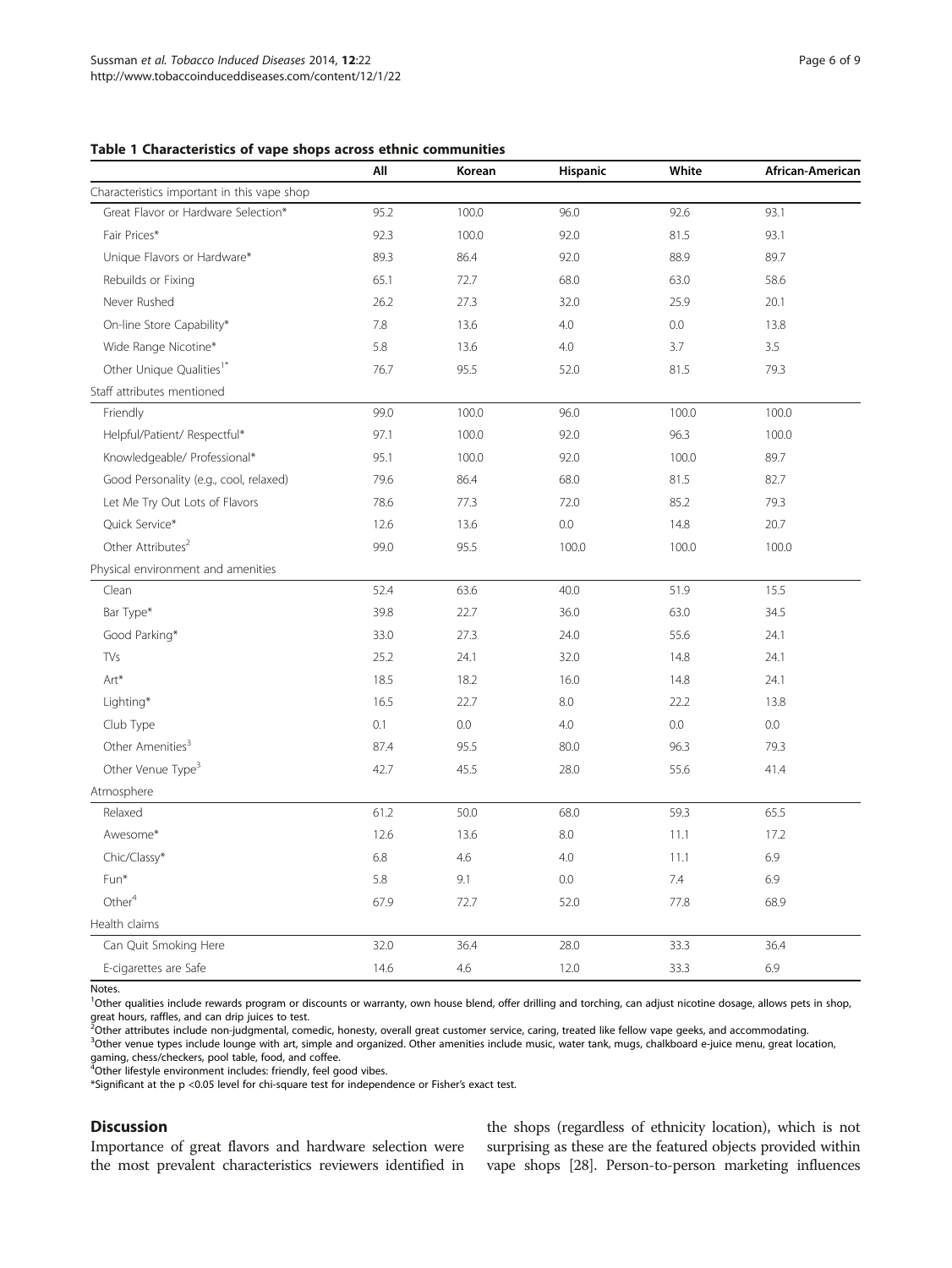tended to operate across all vape shops. As examples, staff members were frequently described as friendly, helpful/ patient/respectful, and knowledgeable/professional across ethnic communities. There were more similarities than differences in vape shops across ethnic communities. However, some differences did emerge. Reviews of vape shops in Korean neighborhoods were relatively more likely to mention great flavors and hardware selection, fair prices, online store capability, wide range of nicotine, helpful/patient/respectful staff, knowledgeable/professional staff, and fun atmosphere. Reviews of vape shops in Hispanic neighborhoods were relatively more likely to mention unique flavors or hardware and relatively less likely to mention helpful/patient/respectful staff, and awesome, chic/classy, or fun environment. Reviews of vape shops in White neighborhoods were relatively more likely to mention knowledgeable/professional staff, bar-type atmosphere, and chic/classy atmosphere and relatively less likely to mention great flavor or hardware selection, fair prices, and online store capability. Reviews of vape shops in African American neighborhoods were relatively more likely to mention online store capability, helpful/patient/respectful staff, and awesome atmosphere. One may speculate that vape shop physical environment characteristics that appeal to different segments of consumers will keep these consumers in the shop for a longer period, facilitate instruction on hardware and use, and lead to initial or maintenance of addiction to nicotine.

Possibly contrary to some work on e-cigarettes [\[29](#page-8-0)], relatively few reviews mentioned health safety or quitting cigarettes as being intrinsic to the vape shop function. We did not detect a head-shop, medical marijuana, or alcohol related context through these reviews. That is, assuming the reviews are valid, it would appear that vape shops in general do not represent environments that actively promote public health (e.g., quitting combustible cigarette smoking) or encourage other risky behaviors (e.g., such as marijuana use). These are shops that focus specifically on the promotion of e-cigarette use as an activity of enjoyment and relaxation.

If one were to speculate on ethnic differences, possibly socioeconomic considerations might differentiate reviews, in terms of relative importance of price and décor of the shops, and possible types of hardware available at the shops. As Additional file [2](#page-7-0) reveals, a great number of terms have developed to describe flavors and hardware at vape shops. It is possible that there is a general subculture around vaping and vape shops. It is likely that many of these shops are locations where customers would be permitted to spend time, vape, and engage in some other activities. This is significant because if vape shops also function as "hangout" locations, spending time in a vape shop might cause patrons to befriend other patrons, form more pro-vaping attitudes, initiate use of more powerful and expensive products, and increase their nicotine intake. Vape shops are places that permit the initiation, use, and maintenance of hardware to continue to use e-cigarettes with a better "draw" and lasting power (e.g., see Kim, Flaherty, & Clark [[10](#page-7-0)]).

The present Yelp review was the first of a two-stage study on vape shops, used to develop our sample and refine measurement of the vape shop environment. In the second stage, we will travel to the shops that were reviewed by Yelp, interview store personnel, and observe products available at the shops. We will be able to examine convergent validity with these reviews, and better learn about potential ethnicity location differences and environmental influences on e-cigarette use within and nearby vape shops.

#### Limitations and future research directions

As mentioned in the Introduction, use of Yelp is not without limitations. Yelp is capturing e-cigarette consumers who are already motivated to vape. This may explain in part why reviews tended to be rather positive overall. This study did not directly compare negative with positive reviews, though perhaps another research design that preselected positively and negatively (e.g., five star versus one star) reviewed shops could be considered in future work. The shops are located in areas that are relatively high in a particular ethnicity. This arrangement has its limitations as a means of studying ethnic variations pertaining to vape shops. We do not know the ethnicity of the employees or customers. For the Korean and African American locations, the percentage of those ethnicities is not a majority in those areas, only relatively high compared to other areas in southern California. Future research should involve observations of these shops and products, and interviewing employees, to learn more about this environmental context.

These data do not provide much data for potential regulation of vape shops; that would stem from traveling to the vape shops and engaging in the interviews. These data do provide what we believe are rich data that may be used to inform FDA public education campaigns. We suggest that messages they might design could focus on caution regarding flavor and hardware selection, potential harms on health, and raising awareness of physical environmental-level marketing influences that the ecigarette industry employs – that give potential consumers the perception that e-cigarette use is somehow relatively less harmful and addictive, or more fun. Just as health education and media literacy campaigns were able to teach the public that the tobacco industry exists to make money from smokers and is not necessarily a credible source of health information, perhaps health education messages about vape shops could emphasize that the fun, friendly vape shop owner is also a salesperson rather than a health expert.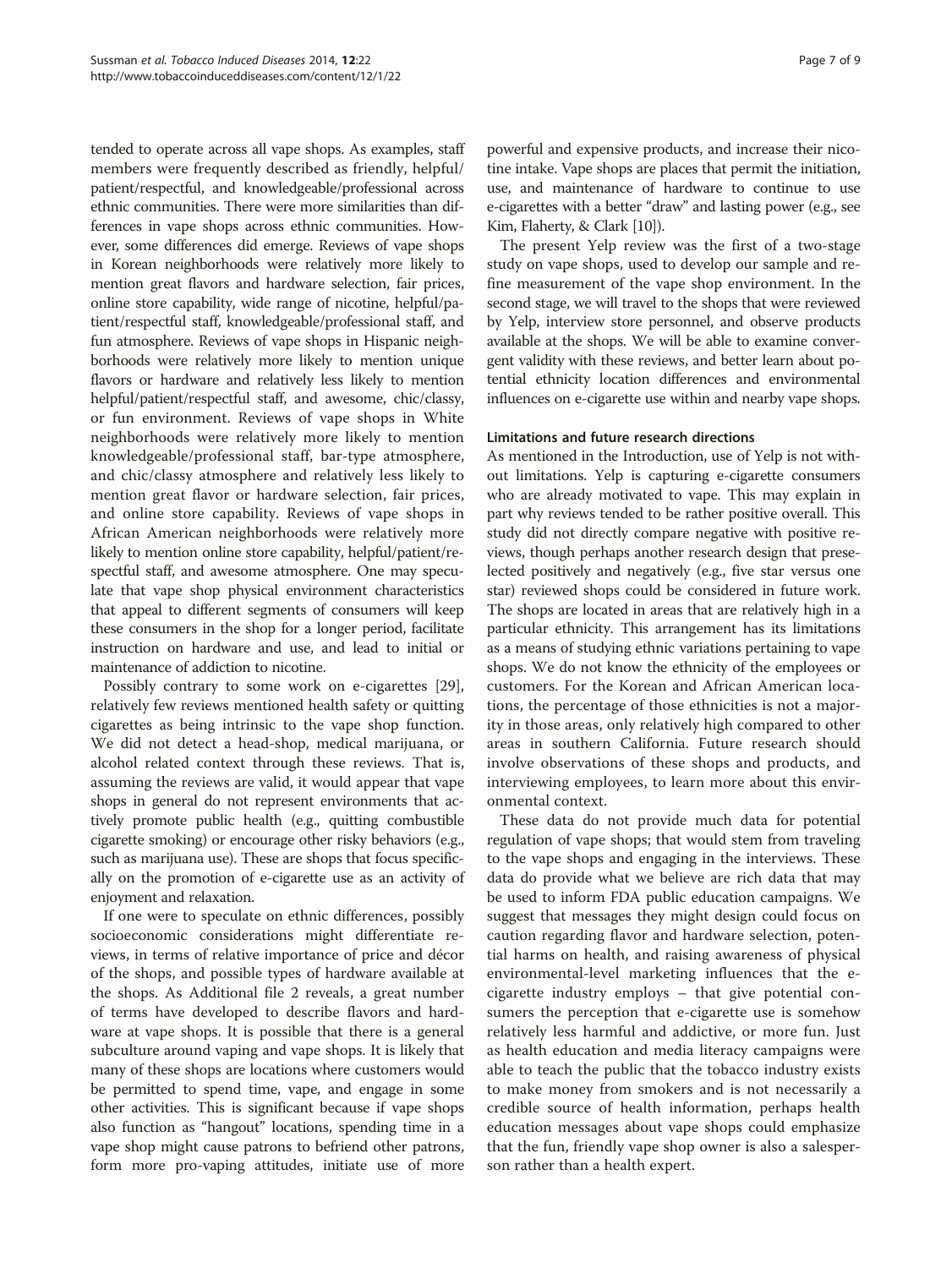# <span id="page-7-0"></span>Conclusions

To our knowledge, this is the first social marketing study in health behavior research to use Yelp as a guide and, as such, is quite novel. This study helps to advance our scientific knowledge of the characteristics and valued qualities of these increasingly popular retail environments. This information likely will help inform future FDA public awareness campaigns should they pertain to these or other shops specializing in e-cigarettes, particularly on how to tailor the visual material and language being communicated. The FDA could also use this information to help identify vape shop characteristics that might be enticing to youth, and consider regulating youth access or youthoriented advertising in the future. Science on e-cigarettes has not reached a threshold of certainty regarding their potential to do no harm [[30](#page-8-0)]. Nevertheless, given the potential promise of harm reduction of e-cigarettes and their increasing demand, there is a need to regulate the sales of e-cigarettes and to examine further the vape shop retail environment in which they are assembled and sold. Many jurisdictions throughout the United States and at the federal level via the FDA are considering regulations that protect workers in vape shops, consumers, and the overall public's health through control of ingredients and chemicals that may be found in e-cigarettes and in the mixing and handling of nicotine related products. Until evidence reaches a high threshold of certainty that these products will do no harm, further studies are necessary. Countermarketing messages to reduce misinformation might be considered, regulations that prohibit sales of e-cigarettes to minors should be uniformly enforced, and protection of vape shop workers from the any harmful effects of these products should be maximized.

# Additional files

[Additional file 1:](http://www.tobaccoinduceddiseases.com/content/supplementary/s12971-014-0022-7-s1.pdf) Yelp Vape Shop Review Measure: Coding Sheet Used for Yelp Vape Shops reviews.

[Additional file 2:](http://www.tobaccoinduceddiseases.com/content/supplementary/s12971-014-0022-7-s2.pdf) Examples of Flavors and Hardware Mentioned at the Shops.

#### Competing interests

The authors declare that they have no competing interest.

#### Authors' contributions

SS took a lead role in the study concept and design, write-up of the manuscript, and he was PI of the pilot project. RG took a lead role in the data analysis, interpretation of the data, and write-up of the Analysis and Results. TBC, LB-G and MAP assisted in making comments on the write-up throughout the manuscript. In addition, LB-G was co-I on this pilot project and PI of the parent R01 from which the pilot project was derived. MAP was one of the PIs of the overall P50 TCORS Center at USC. JBU took the role of senior analyst to assist interpretation of the data and Results write-up, and she assisted in comments throughout the manuscript. She also was co-I on this pilot project. All authors had full access to all data in the study and take responsibility for the integrity of the data and the accuracy of the data analysis. All authors read and approved the final manuscript.

#### Acknowledgments

Research reported in this publication was supported by grant number DA020138 from the National Institute on Drug Abuse and by grant number P50CA180905 from the National Cancer Institute and FDA Center for Tobacco Products (CTP). The content is solely the responsibility of the authors and does not necessarily represent the official views of the NIH or the Food and Drug Administration.

#### Received: 9 July 2014 Accepted: 13 November 2014 Published online: 28 November 2014

#### References

- Grana R, Benowitz N, Glantz SA: E-cigarettes: a scientific review. Circulation 2014, 129:1972–1986.
- 2. King BA, Alam S, Promoff G, Arrazola R, Dube SR: Awareness and ever use of electronic cigarettes among U.S. adults, 2010–2011. Nicotine Tob Res 2013, 15:1623–1627.
- 3. Goniewicz ML, Lingas EO, Hajek P: Patterns of electronic cigarette use and user beliefs about their safety and benefits: an internet survey. Drug Alcohol Rev 2013, 32:133–140.
- 4. McQueen A, Tower S, Sumner W: Interviews with "vapers": implications for future research with electronic cigarettes. Nicotine Tob Res 2011, 13:860–867.
- 5. Gostin LO, Glasner AY: E-cigarettes, vaping, and youth. JAMA 2014, 312(6):595–596.
- 6. Farsalinos KE, Kistler KA, Gillman F, Voudris V: Evaluation of electronic cigarette liquids and aerosol for the presence of selected inhalation toxins. Nicotine & Tobacco Research, 2014. Epub ahead of print
- 7. Lee YO, Kim AE: 'Vape shops' and 'E-cigarette lounges' open across the USA to promote ENDS. Tobacco Control, in press.
- Schleicher N, Johnson TO, Dauphinee AL, Henriksen L: Tobacco Marketing in California's Retail Environment (2008–2011), Final Report for the California Tobacco Advertising Survey (2011). Stanford: Stanford Prevention Research Center; 2013.
- 9. Klein KE: Health markups on e-cigarettes turn vacant storefronts into 'vape shops'. [[http://www.businessweek.com/articles/2013-10-03/healthy](http://www.businessweek.com/articles/2013-10-03/healthy-markups-on-e-cigarettes-turn-vacant-storefronts-into-vape-shops)[markups-on-e-cigarettes-turn-vacant-storefronts-into-vape-shops](http://www.businessweek.com/articles/2013-10-03/healthy-markups-on-e-cigarettes-turn-vacant-storefronts-into-vape-shops)]
- 10. Kim H, Flaherty BP, Clark PI: Electronic cigarettec user behavior and experience: Qualitative data inform our understanding of current adult electronic cigarette users. Poster presented at the NIH Tobacco Centers of Regulatory Science Grantee Meeting, Bethesda: November 3, 2014
- 11. Sussman S, Dent CW, Stacy AW, Burton D, Flay BR: Developing School-Based Tobacco Use Prevention and Cessation Programs. Thousand Oaks: Sage Publications, Inc.; 1995.
- 12. Pillay D, Kelly BD: Recreational drugs and health information provided in head shops. Psychiatrist 2010, 34:100–102.
- 13. Luca M, Zervas G: Fake it till you make it: Reputation, competition, and Yelp review Fraud, Harvard Business School NOM Unit Working Paper No. 14-006; 2013.
- 14. Dai W, Jin GZ, Lee J, Luca M: Optimal aggregation of consumer ratings: An application to Yelp.Com NBER Working Paper Series [[www.nber.org/](http://www.nber.org/papers/w18567) [papers/w18567](http://www.nber.org/papers/w18567)]
- 15. Potamias M: Social Informational Networks report for the Cornell University Library: The warm-start bias of Yelp ratings [[http://arxiv.org/](http://arxiv.org/abs/1202.5713) [abs/1202.5713](http://arxiv.org/abs/1202.5713)]
- 16. Tucker T: Online word of mouth: characteristics of Yelp.com reviews. Elon Journal of Undergraduate Research in Communications 2011, 2:37–42.
- 17. Hicks A, Comp S, Horovitz J, Hovarter M, Miki M, Bevan JL: Why people use Yelp.com: an exploration of uses and gratifications. Comput Hum Behav 2012, 28:2274–2279.
- 18. Wikipedia: Yelp [[http://en.wikipedia.org/wiki/Yelp\]](http://en.wikipedia.org/wiki/Yelp)
- 19. Yelp [[http://www.Yelp.com/search?find\\_desc=Vape+Shop&find\\_loc=Los](http://www.yelp.com/search?find_desc=Vape+Shop&find_loc=Los+Angeles%2C+CA#start) [+Angeles%2C+CA#start](http://www.yelp.com/search?find_desc=Vape+Shop&find_loc=Los+Angeles%2C+CA#start)= 350]
- 20. Centers for Disease Control and Prevention: Current cigarette smoking among adults—United States, 2005–2012. Morb Mortal Wkly Rep 2014, 63(02):29–34.
- 21. Caraballo RS, Yee SL, Gfroerer J, Mirza SA: Adult tobacco use among racial and ethnic groups living in the United States 2002–2005. Prev Chronic Dis 2008, 5(3):1–6.
- 22. Tomar SL, Alpert HR, Connolly GN: Patterns of dual use of cigarettes and smokeless tobacco among U.S. males: findings from national surveys. Tob Control 2010, 19:104–109.